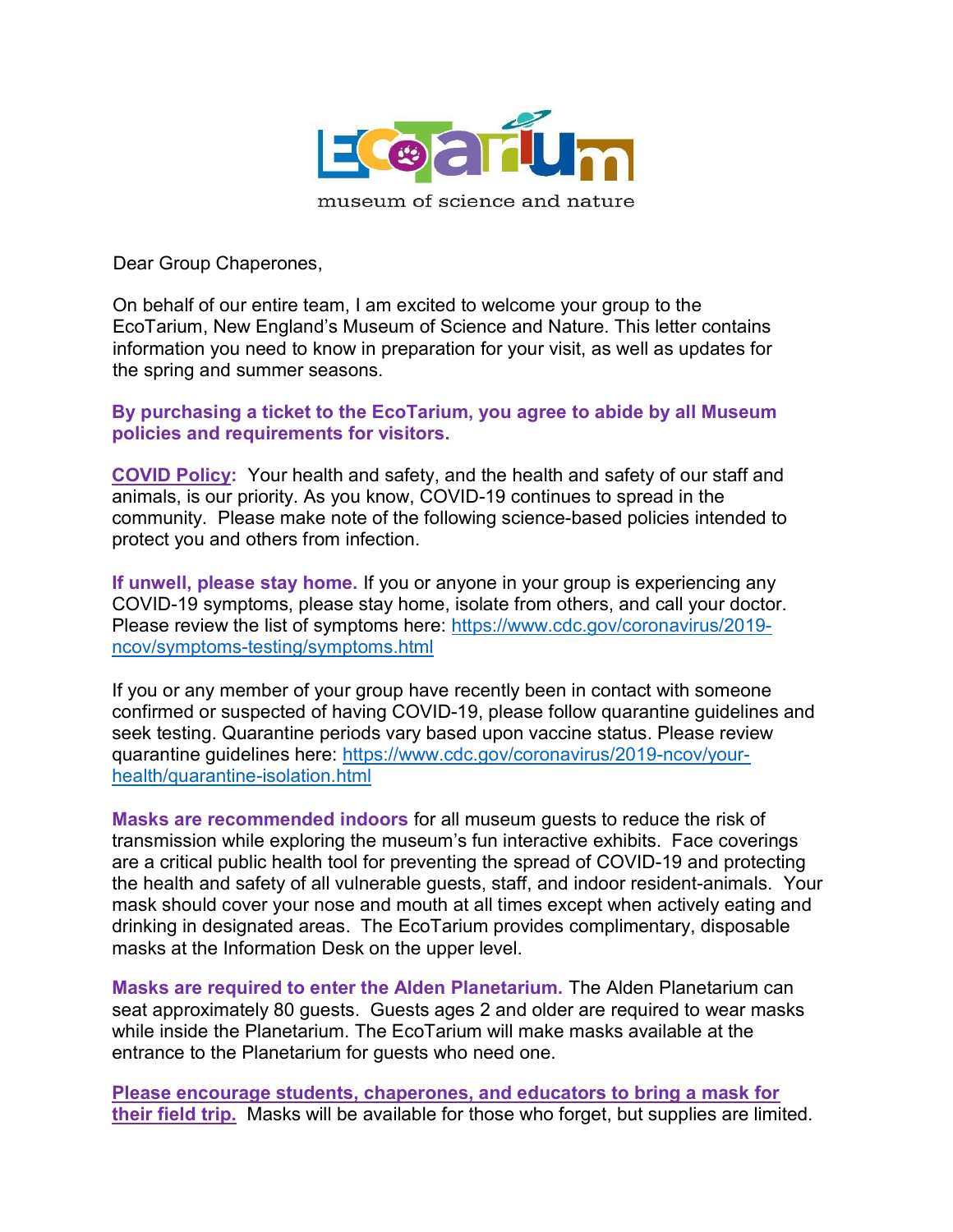Continuous cleaning: EcoTarium staff members clean the museum throughout the day. Hand Sanitizer is available in multiple locations on each floor of the museum for your use. Please wash your hands and use hand sanitizer during your visit. Don't forget to "Stop, Scan, and Scrub." Stop as you enter exhibit areas. Scan around to gauge if you can maintain safe distancing while interacting with the exhibit. Scrub (or sanitize) your hands before and after you visit a gallery space.

Protect Wildlife: When outdoors, please remind children to keep a 6-foot distance from our resident-wildlife, particularly the North American River Otters, Red Fox, and Mountain Lions. These larger animals are susceptible to COVID-19 and they don't have a vaccine or treatment available. Enjoy visiting the animals, but please help us keep them healthy!

Maintain Distance: We encourage all groups to eat outside when weather permits. Picnic tables are located at Upper Sundial Plaza and in the Nature Explore Playground/Exhibit. There are grassy areas near the lower parking lot that kids may enjoy. The indoor Snack Room on the middle level has limited seating available on a first come, first serve basis.

## Visitor Code of Conduct and Group Management Policies

Your visit to the Museum should be enjoyable, educational, and fun! To ensure all visitors have a safe and memorable experience, we expect everyone to be respectful of other visitors, staff and volunteers.

Safety First: Your health and safety, and the health and safety of our staff, volunteers and animals, is the EcoTarium's top priority. Please follow the instructions of staff at all times. Weapons of any kind are not allowed on the property. If you see something that appears unsafe, please notify a staff member immediately.

**Pets:** The EcoTarium is a wildlife zoo regulated by the United States Department of Agriculture (USDA). The USDA prohibits domestic animals anywhere on our property, including those left in vehicles. The only domestic animals allowed on the property are service animals.

Smoking: The EcoTarium is a smoke-free facility. Smoking of any kind including vaping (the use of electronic cigarettes) is not allowed on the grounds or inside any buildings.

Respect for All: The EcoTarium values diversity and is dedicated to providing a calm and respectful experience for everyone. The EcoTarium does not tolerate discrimination or any form of harassment. The EcoTarium prohibits harassment or discrimination based on ability, age, color, ethnicity, race, family or marital status, sex, gender identity and expression, sexual orientation, pregnancy and related medical conditions, language, national origin, political affiliation, religion, socioeconomic status, veteran status, health status, and other dimensions of diversity.

Cleanliness: Please help us maintain a clean facility by picking up your trash and placing it in the trash bins.